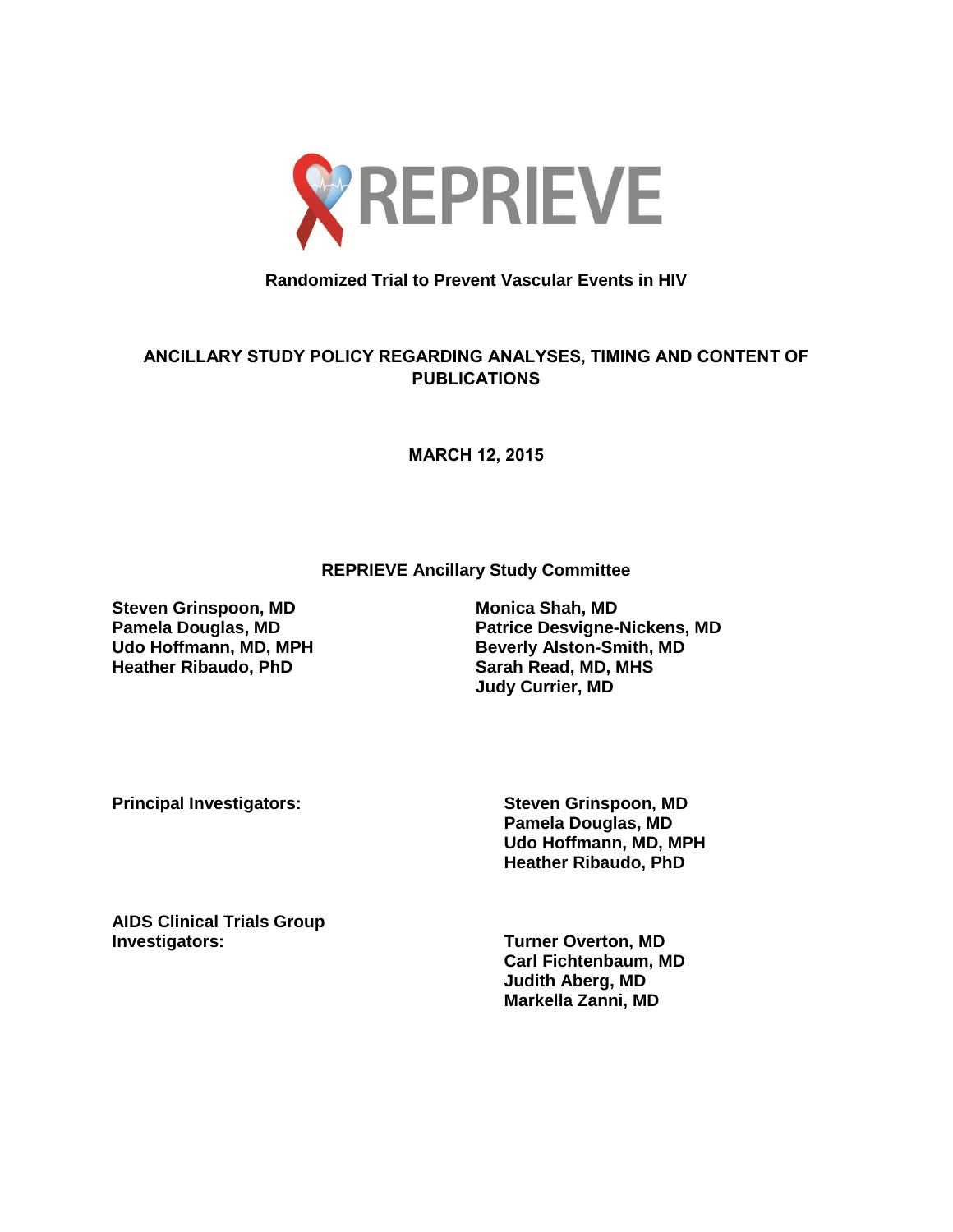## **This document represents the REPRIEVE Ancillary Study Policy regarding data sharing and analyses, timing and content of publications, and related budgetary issues.**

## Introduction:

The REPRIEVE leadership welcomes ancillary studies and the richness they will provide in terms of new data and novel hypotheses. These studies will leverage an important study of CVD prevention in HIV and will assess important questions regarding statin effects in the HIV population. Of primary importance to all REPRIEVE investigators is the integrity and conduct of the main trial. To ensure the success of the study and also to ensure that all ancillary studies are conducted in a manner consistent with good scientific practices and NIH policy, the following policy was developed by the REPRIEVE Executive Committee. This policy sets forth the principles for the appropriate timing of analyses and publication of approved baseline and longitudinal ancillary studies, while maintaining the integrity of main REPRIEVE trial and substudy.

Budgetary and Design Considerations:

Ancillary study teams should consider and budget the cost of these analyses into their projects, as well as the cost of aliquot storage and shipping. Ancillary study teams are at liberty to fund a local statistician for help with study design and interpretation, but sufficient funds should be directed to FSTRF for data management activities, CBAR for study implementation and ongoing monitoring oversight and analyses and to sites for performance of the study. Subject to approval from ACTG leadership, storage and shipping of aliquots from ACTG sites may be paid for by ACTG, but all storage and shipping of samples not derived from ACTG sites will need to be funded by the Ancillary study. We encourage investigators to focus on adequate funding for patient remuneration and site costs for any additional burden placed on patients or the site by the ancillary study. Investigators should also budget increased patient remuneration and site costs for any additional burden placed on patients or the site by the ancillary study. Study teams should also discuss and budget with MITC, any costs of additional CT data management and analyses. Budgeting issues should be discussed with the REPRIEVE team prior to submitting a final ancillary proposal for review.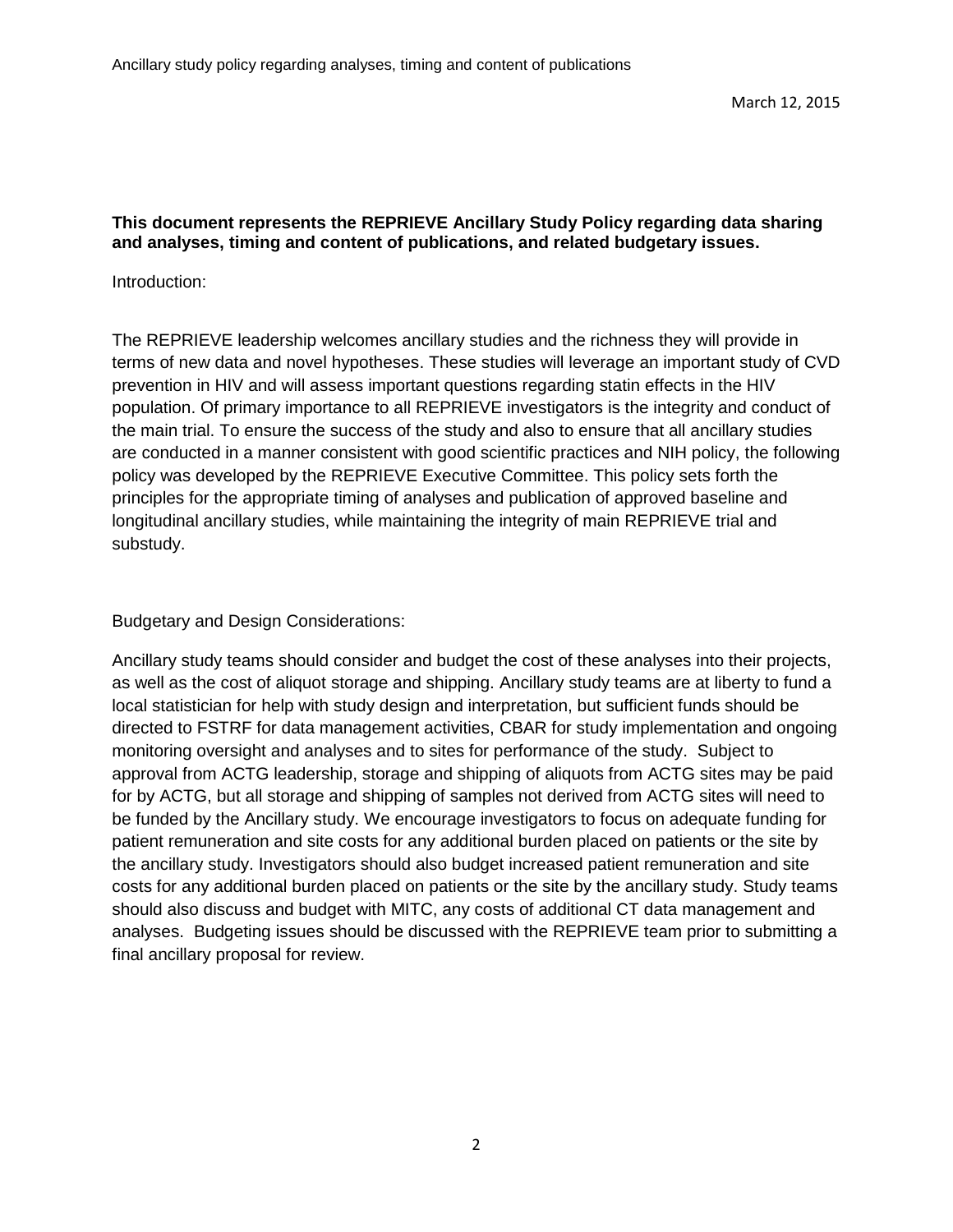Guiding Principles:

- 1. Final grant submissions for external funding for REPRIEVE ancillary studies, including final budgets must be approved by the REPRIEVE ancillary study committee prior to submission.
- 2. The REPRIEVE DSMB will be made aware of all ancillary studies prior to submission for external peer review, and successfully peer reviewed ancillary studies will receive a full review by the REPRIEVE DSMB prior to implementation.
- 3. Prior to completion and publication of the primary study analyses, all patient level data will be stored and managed centrally at FSTRF and analyzed centrally at CBAR under the oversight of Heather Ribaudo, PhD. During this time, data released to Ancillary Study teams and investigators will be limited to summary level data related to ongoing monitoring and pre-approved analyses.
- 4. No analyses will be performed which have the potential to change the natural history of the REPRIEVE cohort or affect equipoise for the trial's hypotheses and aims. To this end, no analyses of baseline data will be performed until the end of enrollment. For those studies leveraging only the mechanistic substudy, end of enrollment will reference to the end of substudy enrollment.
- 5. Post baseline data for pre-approved ancillary study analyses will be analyzed (or released for analysis) following completion of the primary analysis and publication of REPRIEVE.
- 6. All data derived from ancillary studies will be submitted to the central REPRIEVE database at FSTRF and be subject to data sharing consistent with NHLBI policy on this.
- 7. All proposed research, final abstract and publications, including figures and tables, must be approved by the REPRIEVE Publications Committee, and ultimately by the REPRIEVE Executive Committee. This includes concept proposals for manuscripts and final draft manuscripts, including figures and tables.
- 8. Approved publications will cite the REPRIEVE grant numbers in the support, section as well as any other relevant grants.
- 9. All aliquots of blood obtained for future analysis will be shipped from the sites to BRI for initial storage and will be released to perform pre-specified analyses outlined in the approved ancillary study proposal. For baseline data, this can take place only after enrollment is complete. Data analysis and reporting will be as outlined in 3 above.